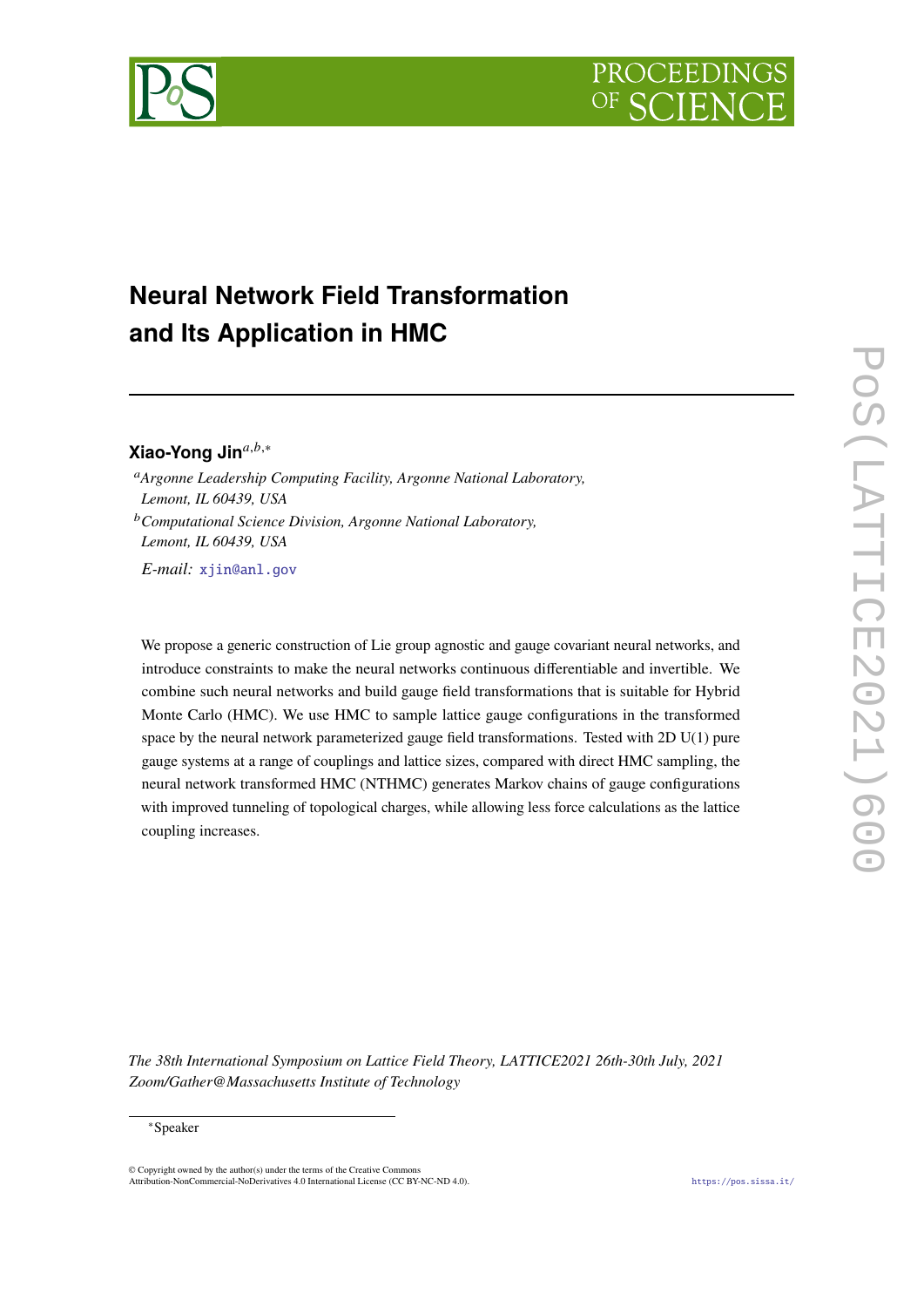#### **1. Introduction**

When properly trained, neural networks have the potential of approximating arbitrary functions with finite computational cost. By design typical neural networks work on numerical tensors that live on a flat space of real domain, such as the common representations of images, sound waves, and natural languages. There are ongoing active development on curved space with known curvature. For gauge theories of our interests, we need neural network layers that work on the degree of freedoms themselves from compact Lie groups on the lattice links, which constitute the dynamics of our theory [\[1,](#page-7-0) [2\]](#page-7-1).

One application of neural network function approximation is field transformation. With a transformation approximating a trivializing map, Hybrid Monte Carlo (HMC) [\[3\]](#page-7-2) can work in the approximately trivialized lattice fields and generate gauge configurations with less autocorrelation [\[4\]](#page-7-3).

We propose a generic construction of Lie group agnostic and gauge covariant neural network architecture as fundamental building blocks, in section [2.](#page-1-0) Section [3](#page-1-1) introduces some constraints to the neural networks, which allow us to create a continuous differentiable and invertible gauge field transformation suitable for use with HMC. As a practical example, section [4](#page-2-0) details our experiment using HMC with the neural network parameterized field transformation (NTHMC) on two dimensional U(1) lattice gauge field. We conclude in section [5.](#page-6-0)

#### <span id="page-1-0"></span>**2. Gauge Covariant Neural Networks and Field Transformation**

We build the elementary neural network field transformation layer by extending gauge covariant update to the links of values in a Lie group,

<span id="page-1-2"></span>
$$
U_{x,\mu} \to \tilde{U}_{x,\mu} = e^{\Pi_{x,\mu}} U_{x,\mu},\tag{1}
$$

where  $U_{x,\mu}$  denotes the gauge link from lattice site x to  $x + \hat{\mu}$ , in the direction  $\mu$ , and the exponent,

<span id="page-1-4"></span>
$$
\Pi_{x,\mu} = \sum_{l} \epsilon_{x,\mu,l} \partial_{x,\mu} W_l,
$$
\n(2)

forms from a list of Wilson loops  $W_l$  taken a group derivative,  $\partial_{x,\mu}$ , with respect to  $U_{x,\mu}$ . Unlike the common lattice field theory applications, our extension for neural networks lies in the local coefficients,  $\epsilon_{x,u,l}$ , as arbitrary scalar valued functions ( $N_l$ ) of gauge invariant quantities (X, Y, ...),

<span id="page-1-3"></span>
$$
\epsilon_{x,\mu,l} = c_l \tan^{-1} \left[ \mathcal{N}_l(X,Y,\ldots) \right]. \tag{3}
$$

The additional application of tan<sup>-1</sup> and the multiplication of scalar coefficients  $c_l$  serve to constrain the possible values of  $\epsilon$ . Naturally  $N_l$  can be any neural network.

#### <span id="page-1-1"></span>**3. HMC with Neural Network Field Transformation**

Instead of sampling the target field configurations  ${U}$  according to the action  $S(U)$ , we use a continuously differentiable bijective map  $\mathcal F$  with  $U = \mathcal F(\tilde U)$ , and apply a change of variables in the path integral for an observable  $O$ , similar to reference [\[4\]](#page-7-3),

$$
\langle O \rangle = \frac{1}{Z} \int D[U] O(U) e^{-S(U)} = \frac{1}{Z} \int D[\tilde{U}] O(\mathcal{F}(\tilde{U})) e^{-S_{\text{FT}}(\tilde{U})}, \tag{4}
$$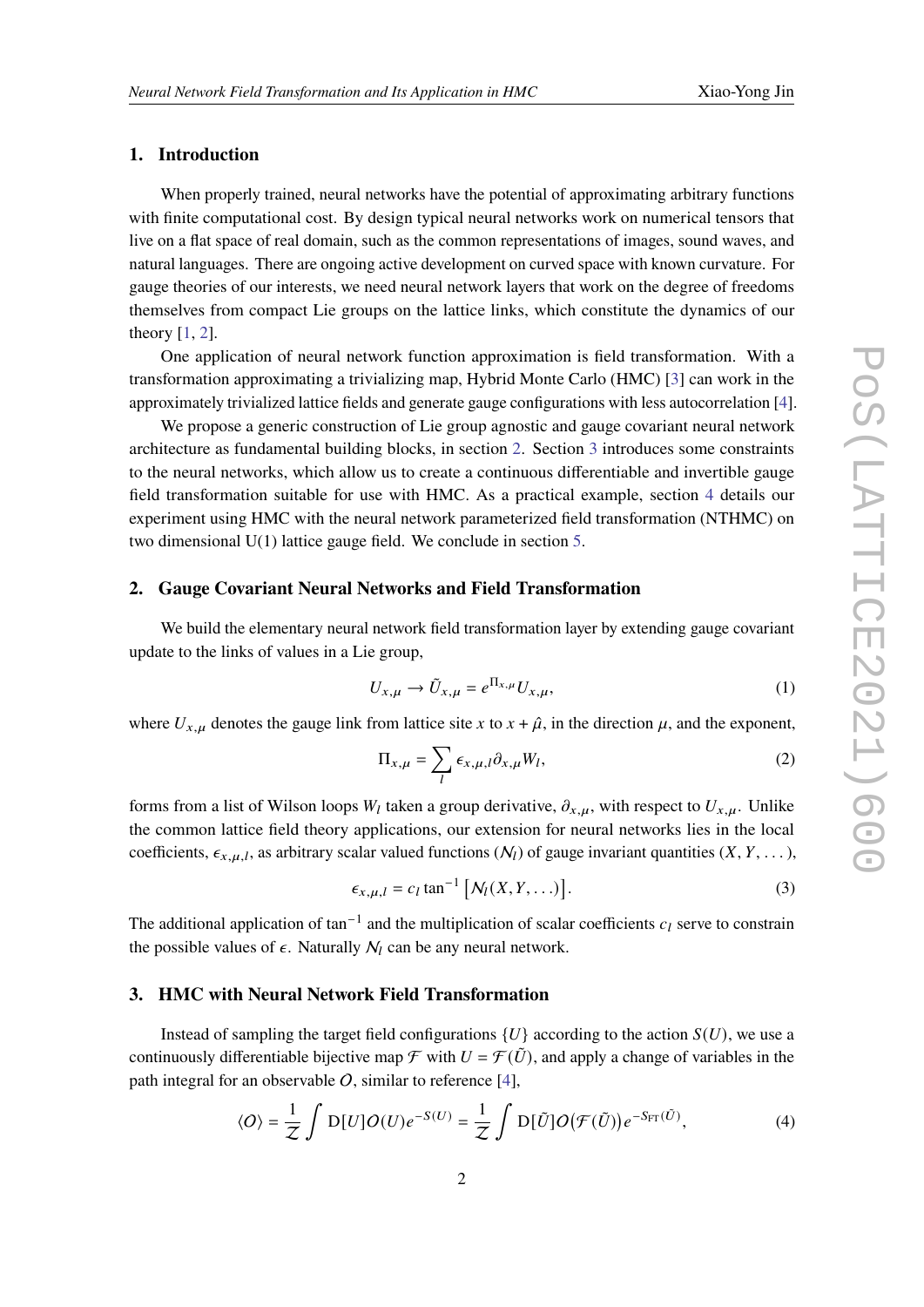with the effective action after the field transformation,

$$
S_{\text{FT}}(\tilde{U}) = S(\mathcal{F}(\tilde{U})) - \ln |\mathcal{F}_*(\tilde{U})|,
$$
\n(5)

and the Jacobian of the transformation,

$$
\mathcal{F}_{*}(\tilde{U}) = \frac{\partial \mathcal{F}(\tilde{U})}{\partial \tilde{U}}.
$$
\n(6)

We generate a Markov Chain of field configurations  $\{\tilde{U}\}\$  using HMC as usual with the action given as  $S_{\text{FT}}(\tilde{U})$ . An arbitrary neural network parameterized field transformation as in equation [\(1\)](#page-1-2) can be used as  $\mathcal F$ , as long as the coefficients  $c_l$  in equation [\(3\)](#page-1-3) are in the range such that the Jacobian of the transformation remain positive definite.

In order to have a tractable Jacobian, we update the whole lattice field in steps such that each step only update a subset of the lattice field, as suggested in reference [\[4\]](#page-7-3). For each step, we choose  $W_l$  in equation [\(2\)](#page-1-4) and  $\epsilon_{x,\mu,l}$  in equation [\(3\)](#page-1-3) independent of the subset gauge links  $U_{x,\mu,l}$  under transformation in equation [\(1\)](#page-1-2). It makes the determination of  $c_l$  simple for a positive definite Jacobian.

For translational and rotational symmetry of the lattice, as well as scalability, we choose to use convolutional neural networks (CNN) as  $\mathcal{N}_l$  in equation [\(3\)](#page-1-3) with gauge invariant inputs  $(X, Y, \dots)$ taken from Wilson loops of different sizes. This also makes  $\epsilon_{x,\mu,l}$  depend on nearby Wilson loops with the locality controlled by the kernel sizes of the CNN.

#### <span id="page-2-0"></span>**4. Results in 2D U(1) Lattice Gauge Theory**

As an experiment of the neural networks, we apply the neural network parameterized field transformation HMC (NTHMC) for U(1) lattice gauge theory in two dimensions. There are methods that improve tunneling of topological charges while generating Monte Carlo samples of gauge configurations [\[5\]](#page-7-4). Our experiment here aims to see how the trained transformations perform in NTHMC compared with direct HMC sampling. Our code is available online [\[6\]](#page-7-5), with more data than described here.

We use a fixed neural network architecture as shown in figure [1.](#page-3-0) It presents one step that updates the subset of gauge links in red. Eight such steps on different links update the whole lattice. There are two series of CNN's that respectively use plaquette and rectangle Wilson loops as inputs with green color, which are independent of the red gauge links. The CNN kernel  $\mathcal{K}_0$  and  $\mathcal{K}_1$  center around the dark red links and have a size of the yellow shade. Another series of CNN with kernel  $\mathcal{K}_c$  takes the stacked results of the previous network and generates output with two channels, one each with scalar values, which after applying tan<sup>-1</sup> and scaled with  $c_l$  as in equation [\(3\)](#page-1-3) produce the  $\epsilon_{x,\mu,l}$  for updating that particular gauge link in dark red with the derivatives of the plaquette and rectangle loops.

Specifically we use one layer of CNN with four channels and a kernel size of  $3 \times 2$  and  $3 \times 3$ respectively for  $K_0$  and  $K_1$ , and two layers of CNN with four and two channels both with a kernel size of 3  $\times$  3 for  $\mathcal{K}_c$ , and all CNN's use Gaussian error linear unit (GELU) activation function [\[7\]](#page-7-6) except for the last one. The entire transformation used in HMC consists of sixteen individual steps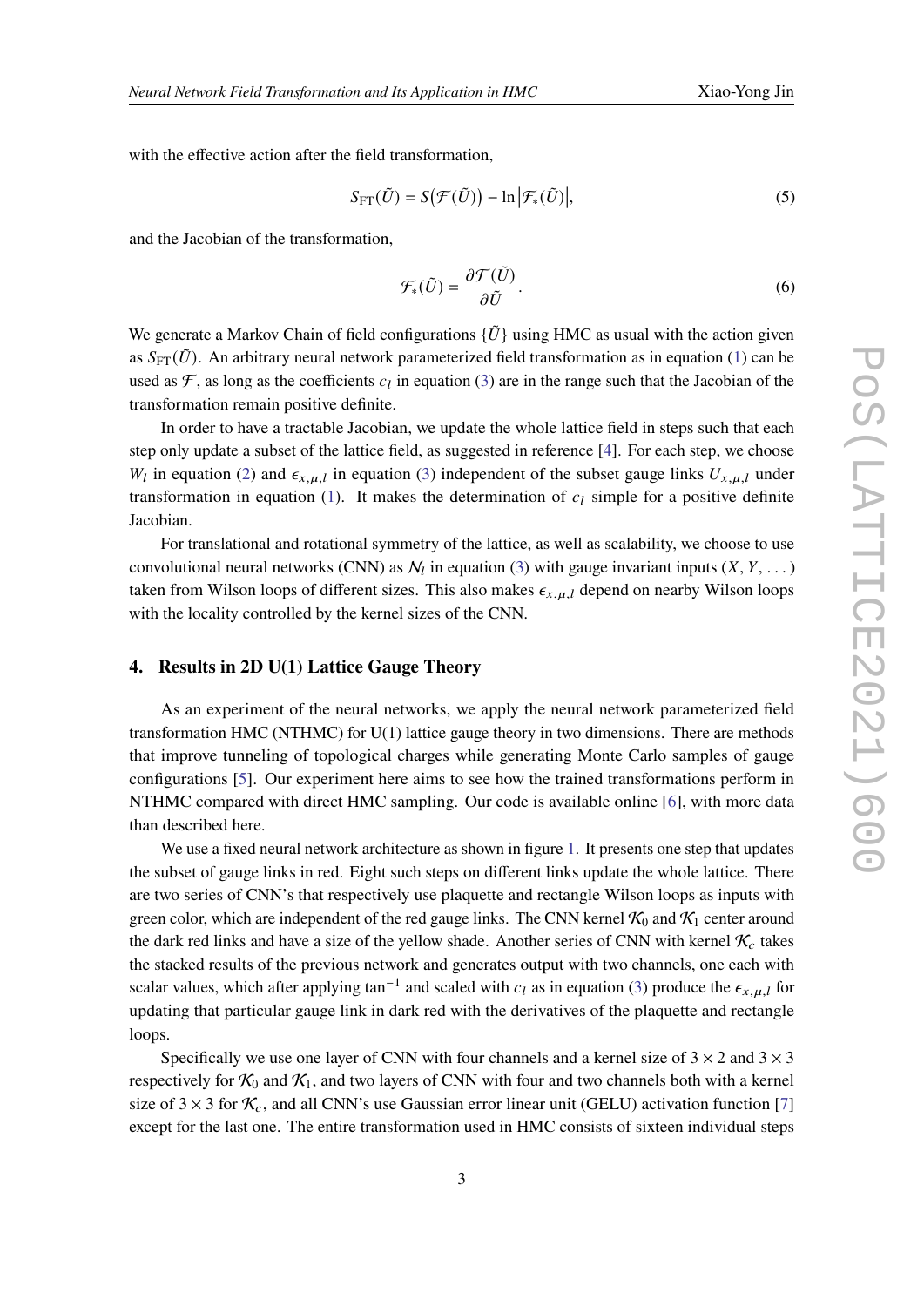<span id="page-3-0"></span>

Figure 1: Gauge covariant neural network filters for local link update coefficients.

that goes through the gauge links in the entire lattice twice, with each step using distinct network weights.

We perform simulations using HMC with the Wilson plaquette gauge action for 2D  $U(1)$  gauge field, using a trajectory length of four molecular dynamics time unit (MDTU), with Omelyan's second order minimum norm integrator [\[8\]](#page-7-7) and step size tuned to have an acceptance rate around 80%. Though after the transformation with the effective action  $S_{\text{FT}}(\tilde{U})$ , the MDTU no longer has the same meaning as in direct HMC with original action, we still keep the same value of the trajectory length. We compute the topological charge,  $Q = \frac{1}{2\pi} \sum_x \text{Arg } P_x$ , on each configurations and compute the autocorrelation, using the fact that  $\langle Q \rangle = 0$ ,

$$
\Gamma_t(\delta) \equiv \frac{\langle Q_\tau Q_{\tau+\delta} \rangle}{\langle Q^2 \rangle} = 1 - \frac{\langle Q^2 \rangle - \langle Q_\tau Q_{\tau+\delta} \rangle}{V \chi_t^\infty(\beta)}
$$
\n
$$
= 1 - \frac{\langle (Q_\tau - Q_{\tau+\delta})^2 \rangle}{2V \chi_t^\infty(\beta)},
$$
\n(7)

<span id="page-3-1"></span>where V is the lattice volume,  $\beta$  is the lattice coupling constant,  $Q_\tau$  and  $Q_{\tau+\delta}$  are the topological charge of the configurations separated by  $\delta$  MDTU, and the infinite volume topological susceptibility [\[9\]](#page-7-8) is,

$$
\chi_t^{\infty}(\beta) = \frac{\int_{-\pi}^{\pi} \left(\frac{\phi}{2\pi}\right)^2 e^{\beta \cos \phi} d\phi}{\int_{-\pi}^{\pi} e^{\beta \cos \phi} d\phi}.
$$
\n(8)

As  $\langle Q^2 \rangle$  and  $\langle Q_\tau Q_{\tau+\delta} \rangle$  are highly correlated in finite number of samples, the subtraction in the right hand side of equation [\(7\)](#page-3-1) produces less statistical uncertainty than directly computing the left hand side.

Critical slowing down of the tunneling of the topological charge is evident in the Markov chain generated by direct HMC sampling. The left panel of figure [2](#page-4-0) shows the autocorrelation of the topological charge at  $\beta = 4, 5, 6$ , and 7 with 64<sup>2</sup> lattices generated with direct HMC. While the autocorrelation vanishes at around 250 MDTU for  $\beta = 4$ , the values for  $\beta = 7$  barely differs from one. The right panel shows the power law scaling of  $\gamma(\delta = 16)$  versus  $\beta$ , with

$$
\gamma(\delta) = \frac{1}{1 - \Gamma_t(\delta)} \propto \tau_{\text{int}}.\tag{9}
$$

As the inverse of the deviation of the autocorrelation away from one approximately proportional to the integrated autocorrelation length, we use  $\gamma(\delta = 16)$  to estimate the relative independence of the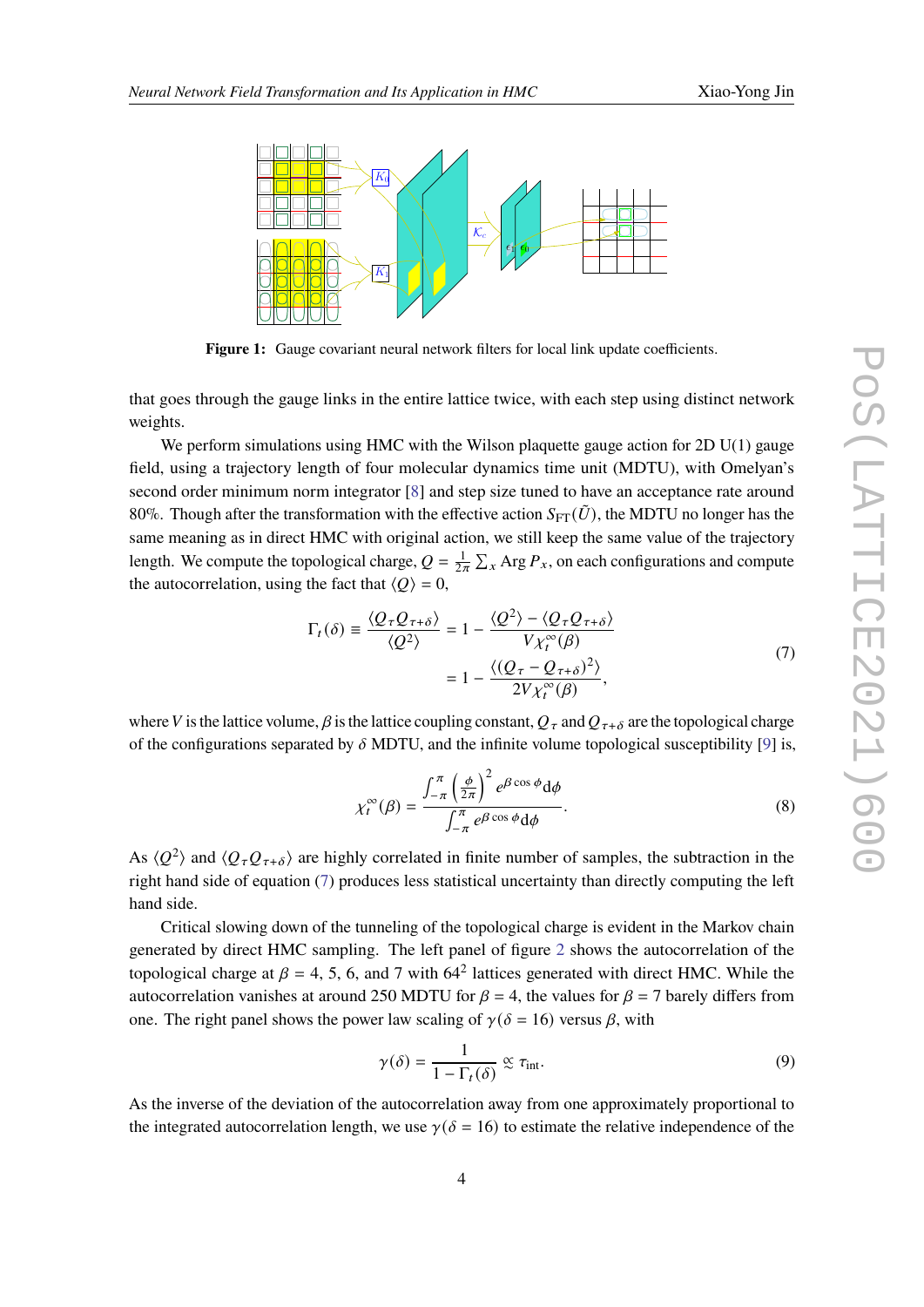<span id="page-4-0"></span>

Figure 2: Left: Topological charge autocorrelation from direct HMC with 64<sup>2</sup> lattices. Right: Power law scaling of  $\gamma(\delta = 16)$  with HMC versus  $1/\beta$  with fixed  $V/\beta$ , or constant physical volumes.

generated lattice configurations. The dashed line in the figure is a quadratic fit in the log-log scale to all the points to guide the eye.

We train the neural network parameterized field transformation by minimizing the difference between the force of the transformed action and the force of the original U(1) gauge action on  $\tilde{U}$  at a fixed  $\beta = 2.5$ . Concretely the loss function on a transformed field  $\tilde{U}$  is,

<span id="page-4-1"></span>
$$
\mathcal{L}(\beta, \tilde{U}) = \sum_{p \in \{2, 4, 6, 8, 10, \infty\}} \frac{c_p}{V^{1/p}} \left\| \frac{\partial S_{\text{FT}}(\beta, \tilde{U})}{\partial \tilde{U}} - \frac{\partial S(\beta = 2.5, \tilde{U})}{\partial \tilde{U}} \right\|_p, \tag{10}
$$

where  $|| \cdot ||_p$  denotes p-norm, and  $c_p$  controls the optimization to favor volume averages or peaks on individual links. We set  $c_2 = c_4 = c_6 = c_8 = c_{\infty} = 1$  and  $c_{10} = 0$  for the models presented here, unless specified otherwise. We start from randomized neural networks weights, train the models from  $\beta = 3$ , and after that load the trained model and continue training at  $\beta = 4$ . We repeat this procedure at  $\beta = 5$  and 6. We generate  $2^{17}$  independent gauge configurations at each  $\beta$  before training. At each  $\beta$  value, the training uses Adam optimizer [\[10\]](#page-7-9), and goes through pre-generated  $2^{17}$  configurations once, with a batch size of 128. With 64<sup>2</sup> lattices, the training for each  $\beta$  value took about 35 minutes on a Tesla V100-SXM2-16GB GPU.

The trained models used as transformations in HMC appear to improve the tunneling of topological charges in successive Markov Chain states. Figure [3](#page-5-0) shows the same power law scaling as in the right panel of figure [2,](#page-4-0) with the dashed line denotes the values from direct HMC without transformation. The figure contains HMC runs with two different models trained with a lattice volume of  $64^2$  at  $\beta = 5$  and 6 respectively. We employ the models for a fixed volume at  $64^2$  at different  $\beta$  values, and for fixed  $V/\beta$  values with volumes of 66<sup>2</sup>, 68<sup>2</sup>, 70<sup>2</sup>, 72<sup>2</sup>, 74<sup>2</sup>, and 76<sup>2</sup>. It seems that a single model applied to different volumes and  $\beta$  values shows the same scaling coefficients as direct HMC without transformations. The tunneling improves from the model trained at  $\beta = 5$  to the model trained at  $\beta = 6$ .

For understanding actual simulation cost, we study how the Molecular Dynamics (MD) step size changes, with different models, as we use a fixed trajectory length of 4, and tune the step size to have an acceptance rate at around 80%. Figure [4](#page-5-1) shows the acceptance rate, step size, and corresponding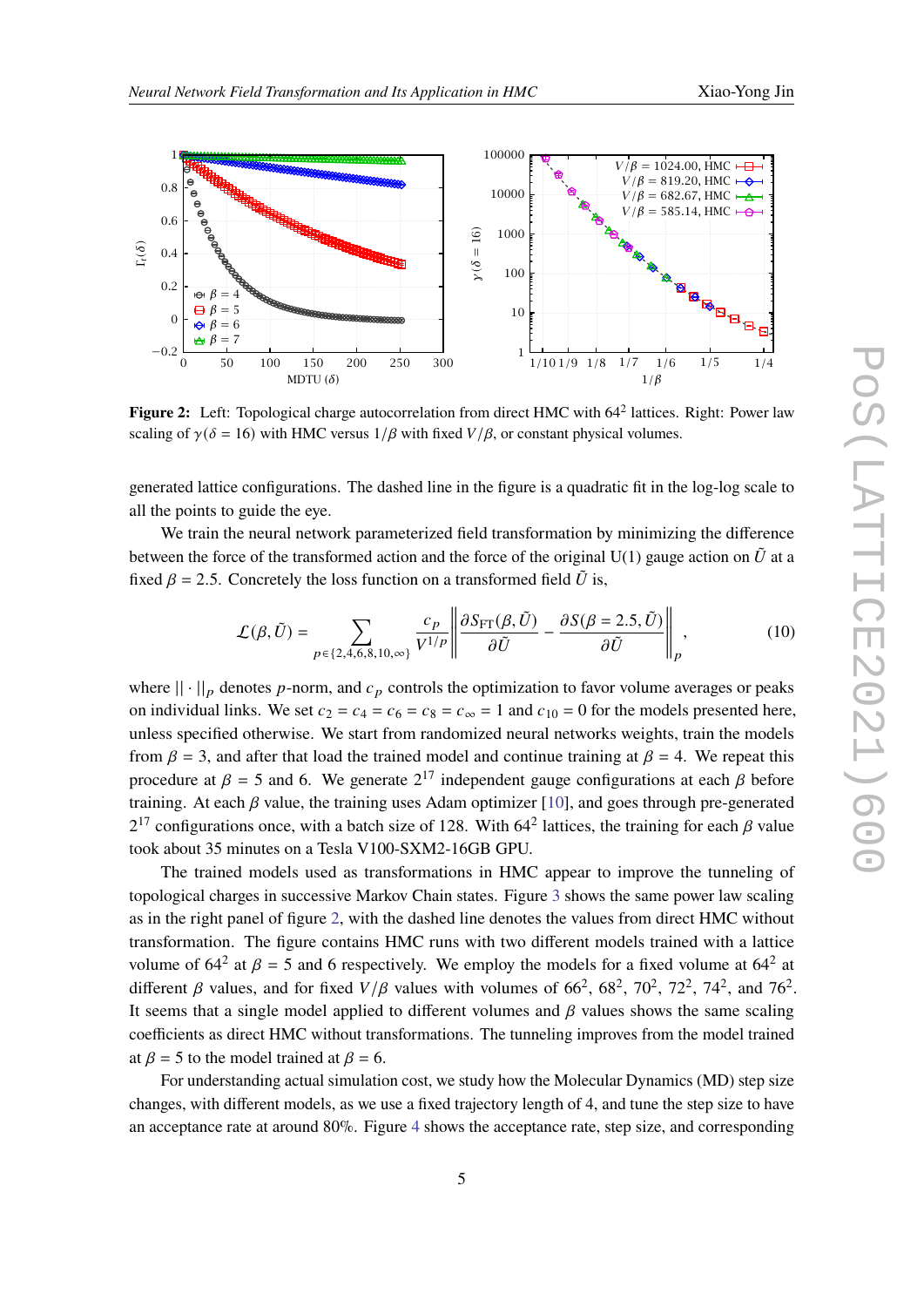<span id="page-5-0"></span>

**Figure 3:** Power law scaling of  $\gamma(\delta = 16)$  with HMC using two trained models of neural network parameterized field transformation. Dashed line from figure [2](#page-4-0) indicates direct HMC values.

<span id="page-5-1"></span>

**Figure 4:** Acceptance rate, MD step size, and improvement in tunneling of topological charges with trained models of field transformation with two fixed values of  $V/\beta$ , corresponding to  $V = 64^2, 66^2, 68^2, 70^2, 72^2$ , 74<sup>2</sup>, and 76<sup>2</sup>. NTHMC denotes HMC with neural network parameterized field transformation, using models trained at  $\beta = 5$  and 6 with  $V = 64^2$ .

improvement in autocorrelation of HMC with neural network parameterized field transformations (NTHMC) against direct HMC, using the same trained models as in figure [3.](#page-5-0) With acceptance rate around 80%, the step sizes required by HMC reduces with increasing  $\beta$ , while the step sizes required by NTHMC increases. Therefore with the trained models of neural network parameterized field transformations, in order to achieve a constant acceptance rate, we are able to reduce the numbers of force evaluations per trajectory as the lattice coupling  $\beta$  increases.

We see the similar behavior with a fixed lattice size of  $64^2$ . Figure [5](#page-6-1) contains two models shown in figure [3,](#page-5-0) and one additional model labeled NTHMC<sup>†</sup>, which is also from training at  $\beta = 6$  but with the 8-norm and 10-norm coefficients in the loss function, equation [\(10\)](#page-4-1), set to  $c_8 = c_{10} = 5$ . This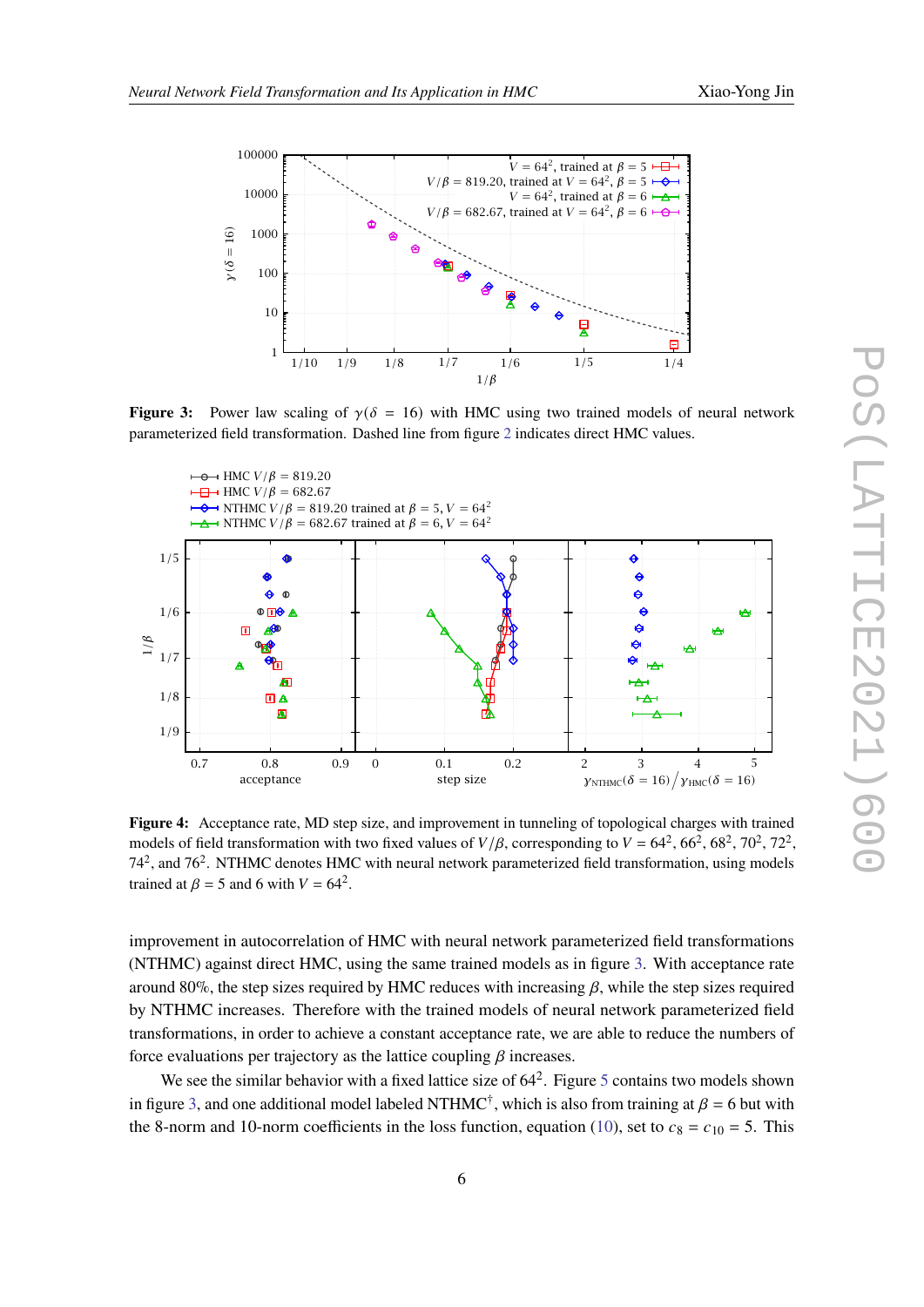<span id="page-6-1"></span>

**Figure 5:** Acceptance rate, MD step size, and improvement in tunneling of topological charges with trained models of field transformation with  $64^2$  lattices, at  $\beta = 5$ , 6, and 7. NTHMC denotes HMC with neural network parameterized field transformation. NTHMC<sup>†</sup> is another model trained at  $\beta = 6$  while setting  $c_8 = c_{10} = 5$  in the loss function, equation [\(10\)](#page-4-1).

attempt at reducing the large peak of the gauge forces results in less improvement in the tunneling of topological charges, but significantly increases the allowed MD step size. Unlike with direct HMC, both models allow us to use larger step sizes at  $\beta = 7$  than the step sizes used at  $\beta = 6$ , with  $\beta = 5$ requires the smallest step size.

### <span id="page-6-0"></span>**5. Conclusion**

We propose a generic construction of Lie group agnostic and gauge covariant neural networks. Such construction is a basic building block for designing complex neural network architectures that work with lattice gauge fields. We use the proposed construction to build a neural network architecture for gauge field transformations, by introducing constraints for a tractable and positive definite Jacobian. Thus the neural network parameterized transformation is continuous differentiable and invertible.

We apply the transformation to 2D  $U(1)$  pure gauge system and uses HMC to sample configurations in the transformed field domain. We train the transformation to match with gauge forces at a stronger coupling. Using a fixed trajectory length, HMC with neural network parameterized field transformation (NTHMC) is able to generate gauge configurations with less autocorrelation in topological charges for a range of lattice couplings and volumes using a single trained transformation model than direct gauge generation with HMC without field transformation.

Our test shows a trade-off between low autocorrelation and large MD step size. We are able to make the trained model to favor one or the other by changing the loss function to use different weights for average gauge force or maximum gauge force on individual links during training. In contrast to direct HMC without transformations, for keeping a relative constant acceptance rate, the